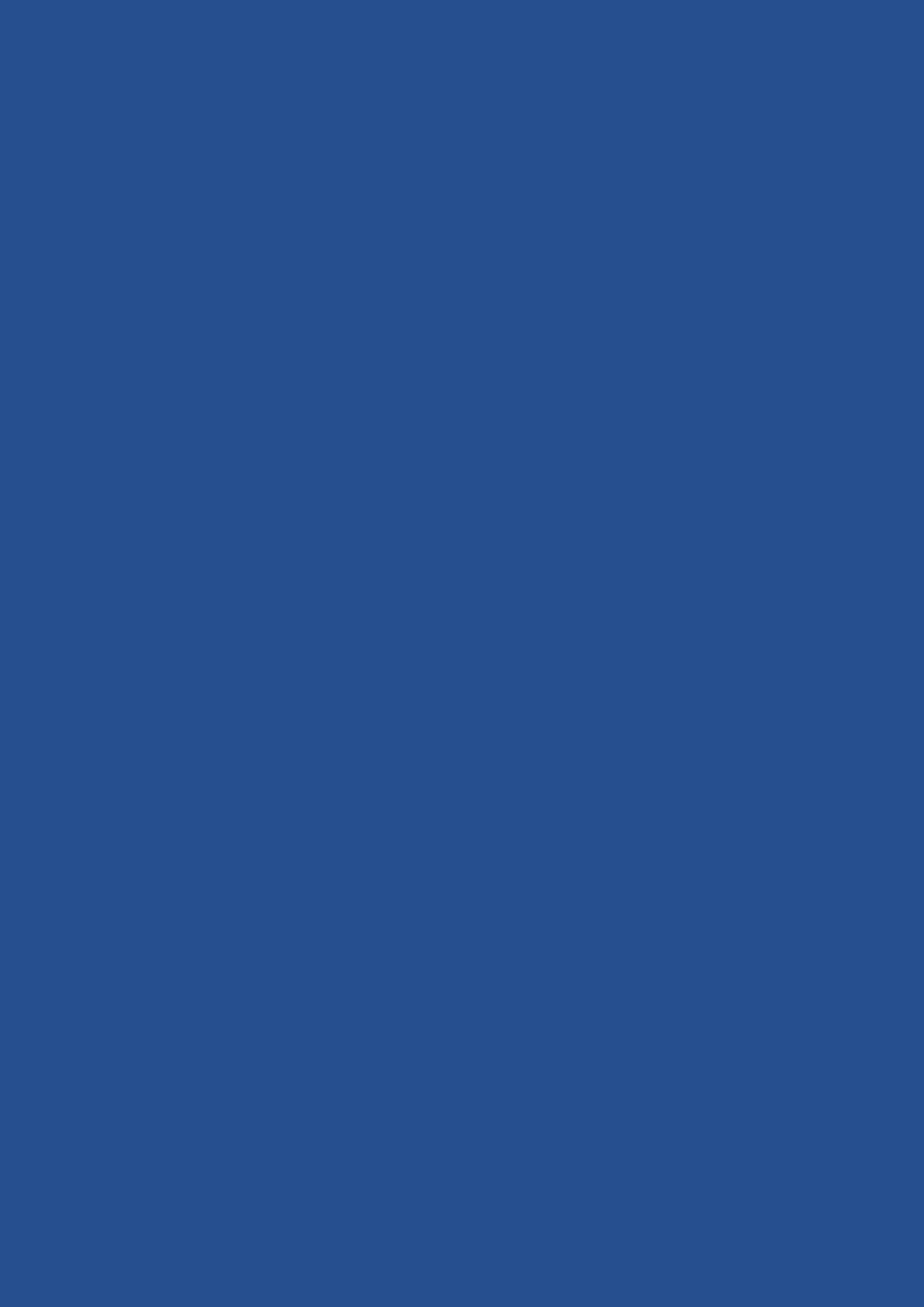### **CONTENTS**

- ABOUT US 02
- COMPLETE DRUG & ALCOHOL TESTING 03

WORKPLACE DRUG & ALCOHOL TESTING 04

MEDICO - LEGAL TESTING 06

TESTING METHODS 07

DETECTION WINDOWS 08

DRUG DETECTION LIST 09

POLICY REVIEW, TRAINING & EDUCATION 10

ACCOUNT MANAGEMENT 11

**POINT OF CARE** TESTING KITS 12

SAMPLE COLLECTION & CHAIN OF CUSTODY 13

REPORTING SERVICES 14

TESTIMONIALS 15

WHY CHOOSE US 17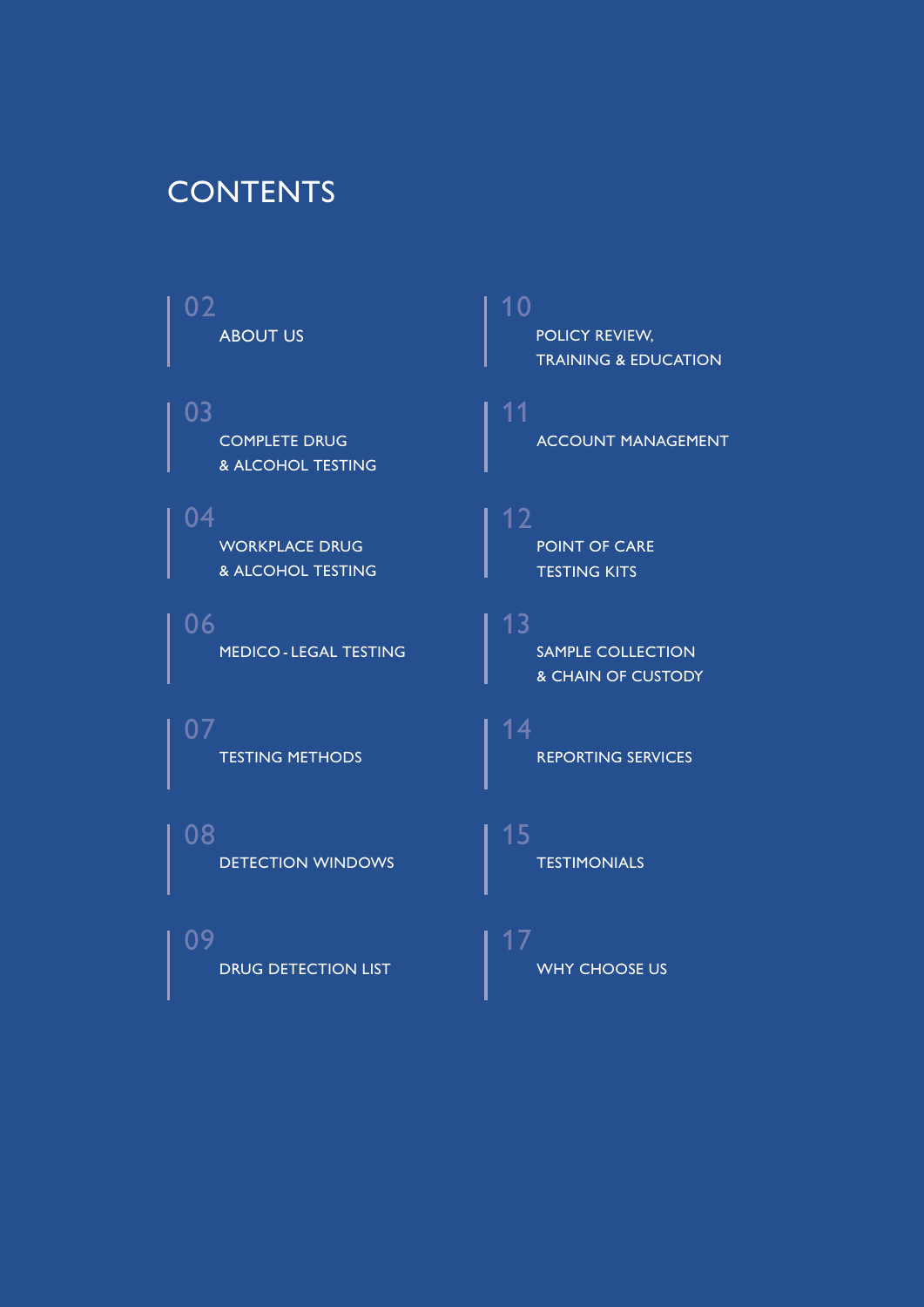### ABOUT US

### $\overline{\mathbf{A}}$

#### THE VISION OF RANDOX IS ONE OF AMBITION, INNOVATION AND COMMITMENT TO IMPROVING HEALTH WORLDWIDE

Randox Testing Services is part of the Randox Laboratories group, a global market leader in the diagnostics industry with over 35 years' experience. Founded in 1982 by the current Managing Director, Dr Peter FitzGerald CBE FREng DL, Randox is dedicated to accurate and sensitive sample testing. The organisation employs over 1,400 people globally, with offices and distribution in over 145 countries. The ethos within Randox is to produce quality products, supported by continual investment in research and development.



### $\overline{\mathbf{A}}$

RANDOX IS DEDICATED TO ACCURATE & SENSITIVE SAMPLE TESTING



The vision of Randox is one of ambition, innovation and commitment to improving health worldwide. We firmly believe that the healthcare of tomorrow depends on the innovations developed today. From quality control solutions, forensic toxicology to food diagnostics, workplace drug & alcohol testing to general health, Randox cultivates lasting relationships to improve lives. It is this approach that led to the creation of revolutionary Biochip Array Technology (BAT). This technology has changed the way we think about drugs of abuse testing; allowing us to test for up to 44 analytes from a single sample. Not only are the results highly accurate and reliable, but are also extremely cost-effective.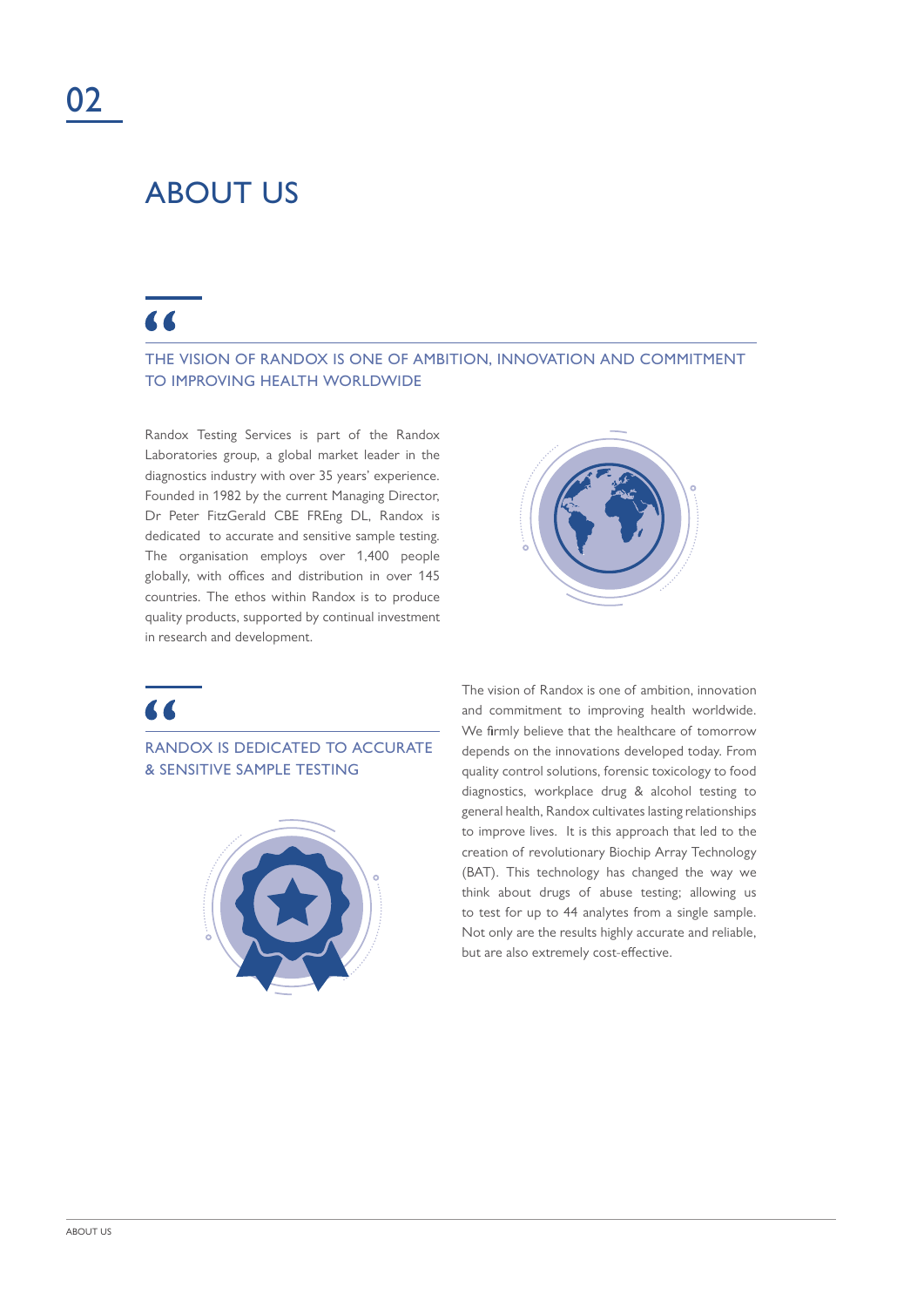### COMPLETE DRUG & ALCOHOL TESTING

### "

#### OUR COMPLETE SERVICE GUARANTEES ACCURATE & RELIABLE RESULTS

Randox Testing Services is a specialist in the drug and alcohol testing industry. Our expertise is relied upon by a range of leading safety-critical companies as well as the medico-legal sector. Through utilising innovative multiplex drug and alcohol screening methods as well as LC/GC mass spectrometry confirmatory analysis our complete service guarantees accurate and reliable results.

It is this accuracy and reliability that has led us to supplying drug and alcohol testing services to a range of companies in various industries; in the UK, Ireland and internationally.

With a variety of testing methods that utilise various sample types and with a UK, Ireland and global network of trained collection officers, we give confidence to our customers by ensuring our complete service meets all their needs.

Randox Testing Services is committed to using it's recognised, market-leading expertise to improve workplace safety in a range of industries domestically and internationally.



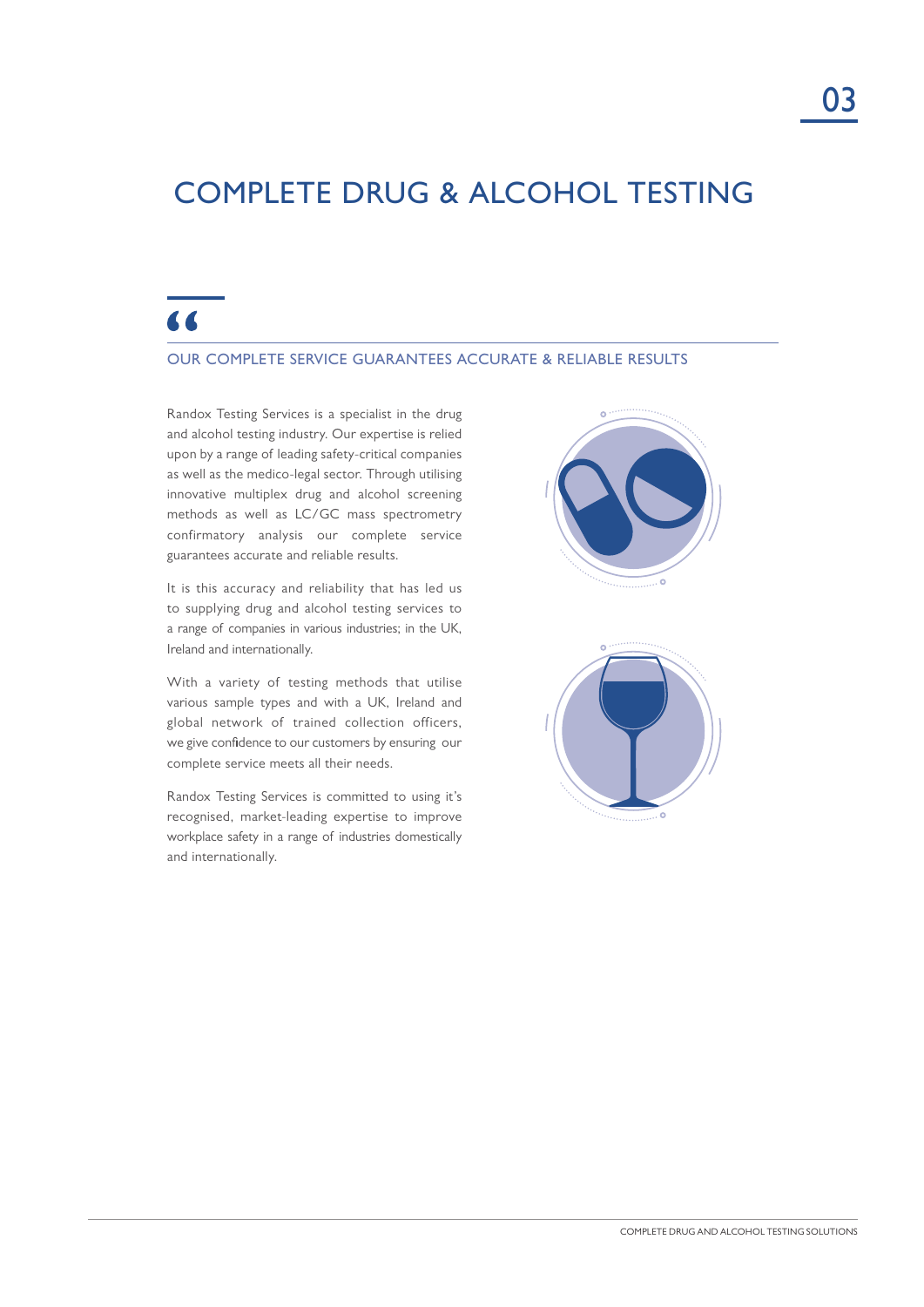### WORKPLACE DRUG & ALCOHOL TESTING

With the widespread availability of drugs and alcohol, there is an increased risk of substance abuse in the workplace leading to significant ramifications for a business and its employees. Jeopardising the safety of not only the user, but also their co-workers and in some cases the general public, it affects the whole business environment and puts those present at serious risk of harm.

Substance misuse (or abuse) is defined as the sustained use of any mind-altering substance. This includes legal substances like solvents and alcohol as well as illegal drugs. Substance misuse impairs an individual's ability to perform normal, routine tasks, as well as affecting their ability to interact socially. Altering their behaviour, it can have a damaging effect on all areas of their life, with their workplace being no exception.

#### IS THIS A COMMON PROBLEM?

Globally it is estimated that 1 in 20 people aged between 15 - 64 used an illicit drug in the past year. Even more concerning is that 10% of these people are considered to be problem drug users. In the UK it is estimated that £7.3 billion is lost each year due to the amount of lost work and productivity through alcohol abuse alone. It is an issue that must be on the radar of all responsible employers.

### WHAT CAN FMPLOYERS DO?

To counteract the negative effects substance misuse can have on a company, many organisations implement a policy that outlines their expectations concerning working whilst under the influence of alcohol and drugs. This can often be referred to as a substance misuse policy and it enables employers to implement workplace drug and alcohol testing processes.

Employers hold the responsibility to ensure employees are fully aware of the company's rules, regulations, testing and disciplinary procedures. The policy itself is of vital importance, providing employees with the knowledge of the standards expected of them.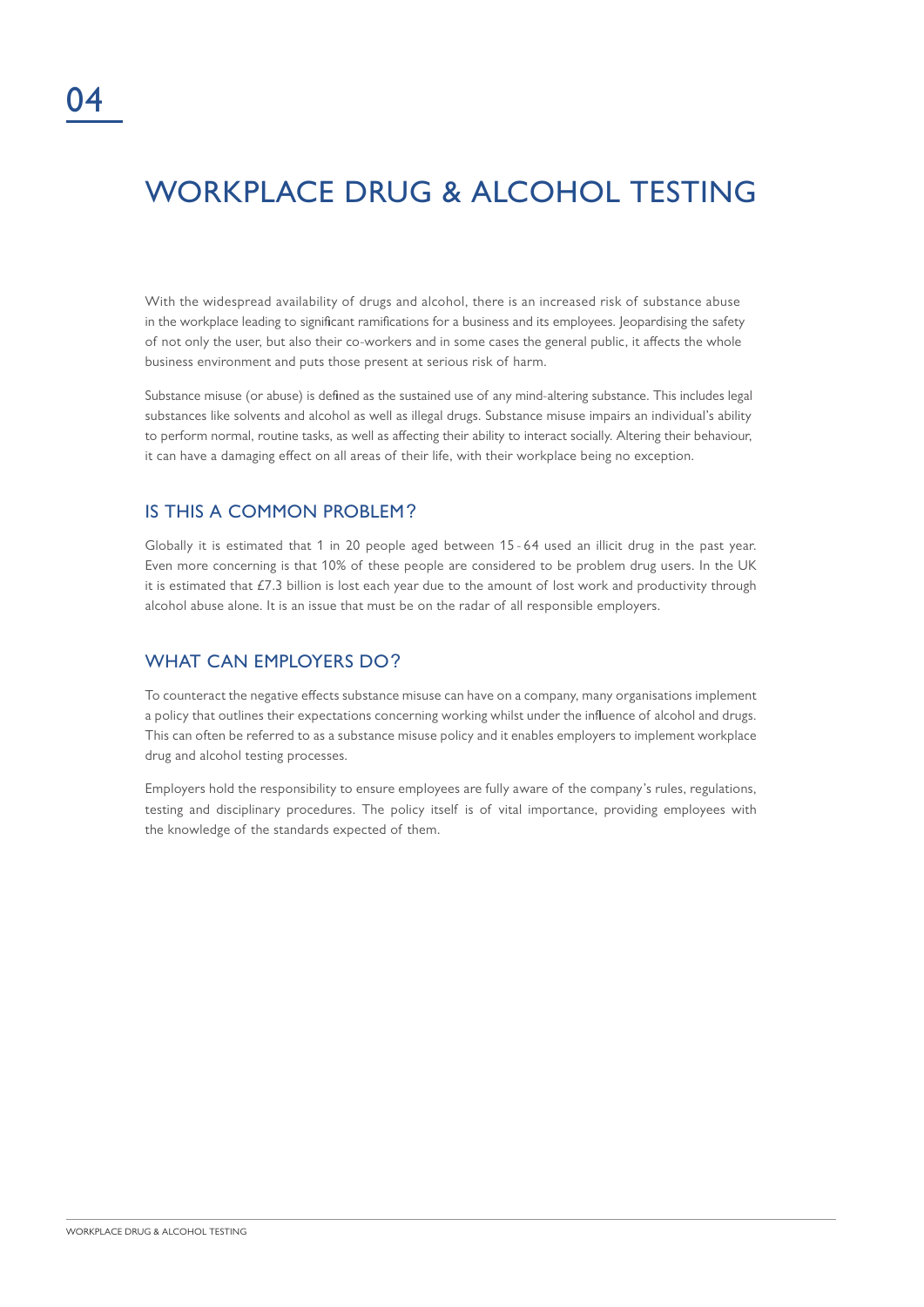### WORKPLACE DRUG & ALCOHOL TESTING

### OUR EXPERTISE

As workplace testing becomes more common it is important that drug and alcohol testing service providers are equipped to meet the varying demands of different industries. At Randox Testing Services we possess a wealth of experience and knowledge that enables us to offer holistic packages to meet the needs of the customer, regardless of their location or industry. This knowledge comes from over 35 years of testing experience in the diagnostics industry and through our involvement with bodies that help shape testing legislation.



### $\blacksquare$

#### WE PRIDE OURSELVES ON HELPING OUR CUSTOMERS IMPROVE THE HEALTH & SAFETY OF THEIR WORKING ENVIRONMENT



We pride ourselves on helping our customers improve the health and safety of their working environment through helping them implement a comprehensive substance misuse policy. Our expertise within this industry allows us to craft customised packages to meet the drug and alcohol testing needs of any workplace. Our methods are flexible to adapt to any changes and our testing processes are accurate, to guarantee reliable results.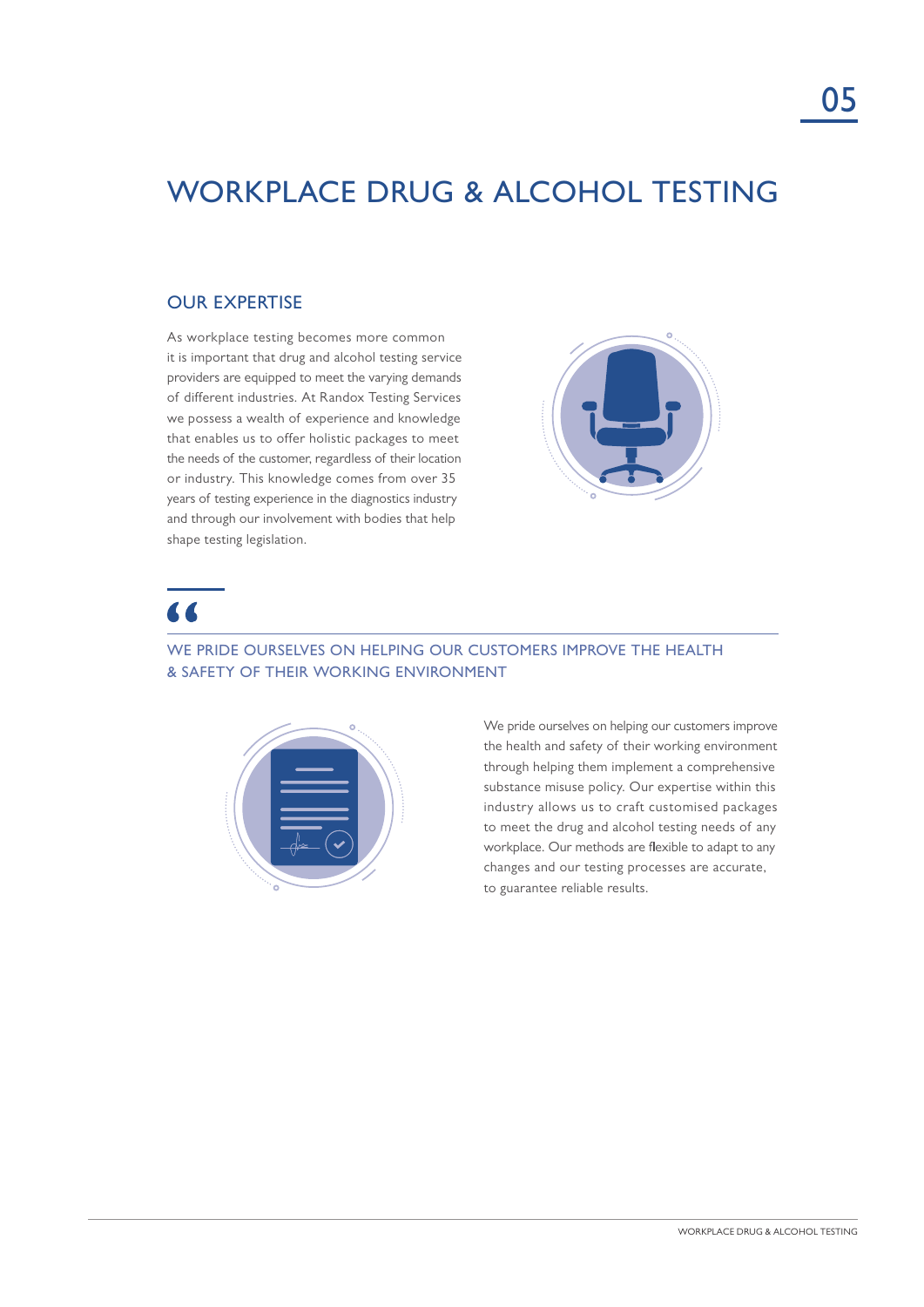### MEDICO - LEGAL TESTING

Medico-legal testing for drugs and alcohol may be required by various professional bodies involved in child custody cases, care proceedings or child protection cases. In cases regarding divorce and children, a dispute may arise during the process of discussions involving the custody of children. In these cases drug and alcohol testing may be sought if there has been a substance abuse claim against a parent fighting for custody or visitation. In cases relating to child protection, social services may seek drug and alcohol testing if child welfare claims have been made regarding suspected substance misuse.

Normally in medico-legal cases a hair sample would be tested as it provides the longest detection window.

Drug and alcohol testing is important to ensure child protection from the detrimental effects of parental substance misuse and to ensure they have a quality of life they deserve. In addition it is also important to enable parents the opportunity to get the help and support they need and begin rehabilitation treatment.

Doing the right thing by the child is the main priority, and where possible parent and child relationships are sought to be maintained. Drug and alcohol testing assists in these efforts and in such cases abstinence monitoring testing may be required to assess a parent's recovery e.g if a visitation case is being reassessed.  $\blacksquare$ 

DOING THE RIGHT THING BY THE CHILD IS THE MAIN PRIORITY



### WHY TEST? OUR EXPERTISE

At Randox Testing Services we provide drug and alcohol testing to all professionals within the and medico-legal sector. Our hair drug testing service utilises accredited testing methods and is made cost-effective through the testing methods we have developed.

We understand the impact a positive result can have on a parent, child, and extended family and ensure results of the highest precision and accuracy. With over 35 years' experience in the diagnostic industry we have gained reputation as a trusted provider.

Our drug and alcohol testing solutions are flexible and can be tailored to our customer needs with a choice of testing methods. We offer a comprehensive drugs of abuse test menu and our service also includes expert witness reporting where applicable.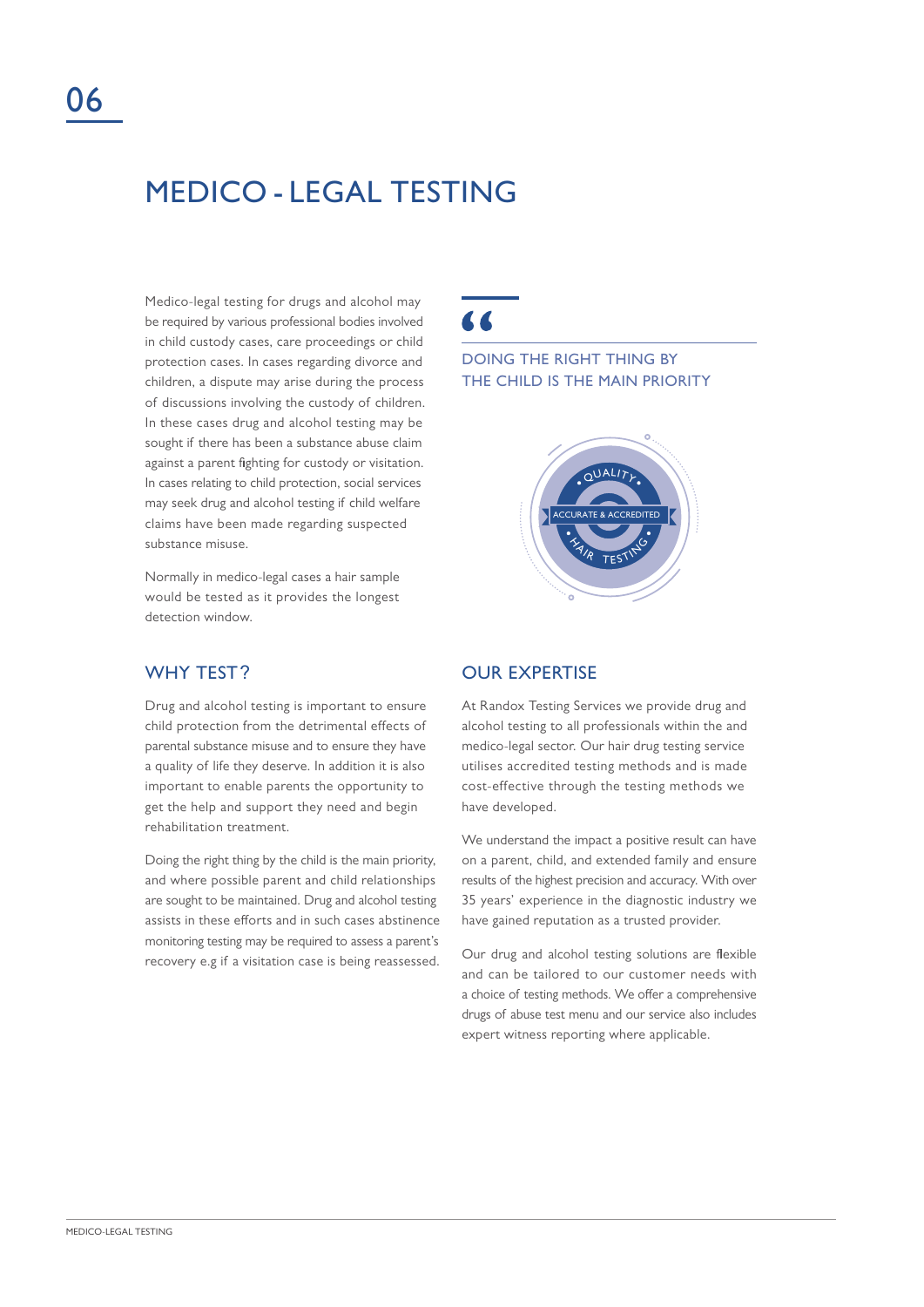### TESTING METHODS



### PRE-EMPLOYMENT

This is the most popular type of workplace testing especially in industries which have safety critical roles. This type of testing is an essential part of a company's recruitment process and clearly states the company's position on drug and alcohol misuse for any potential employee.



#### RANDOM

A popular type of testing within workplaces as it acts as a deterrent to drug and alcohol abuse. A company's drug and alcohol testing policy should clearly outline that they carry out random workplace testing ensuring employees do not know when the event is planned.



### WITH - CAUSE

Performed when a company is suspicious that an employee may be currently under the influence of alcohol or misusing drugs. This suspicion is normally raised if an employee is acting out of character and there has been observed different behaviours.



### POST- INCIDENT

Used to determine if drugs or alcohol may have contributed to an accident/ incident in the workplace. This type of testing can be an effective tool in accident investigations and it is our recommendation that should an incident occur, all employees involved should be tested.



#### ABSTINENCE MONITORING

Conducted as a follow up on a confirmed positive drug or alcohol test. If an employer provides support to an employee who has had a confirmed positive drug or alcohol test, this type of testing may be used to help with rehabilitation and to ensure they remain abstinent from drug or alcohol misuse.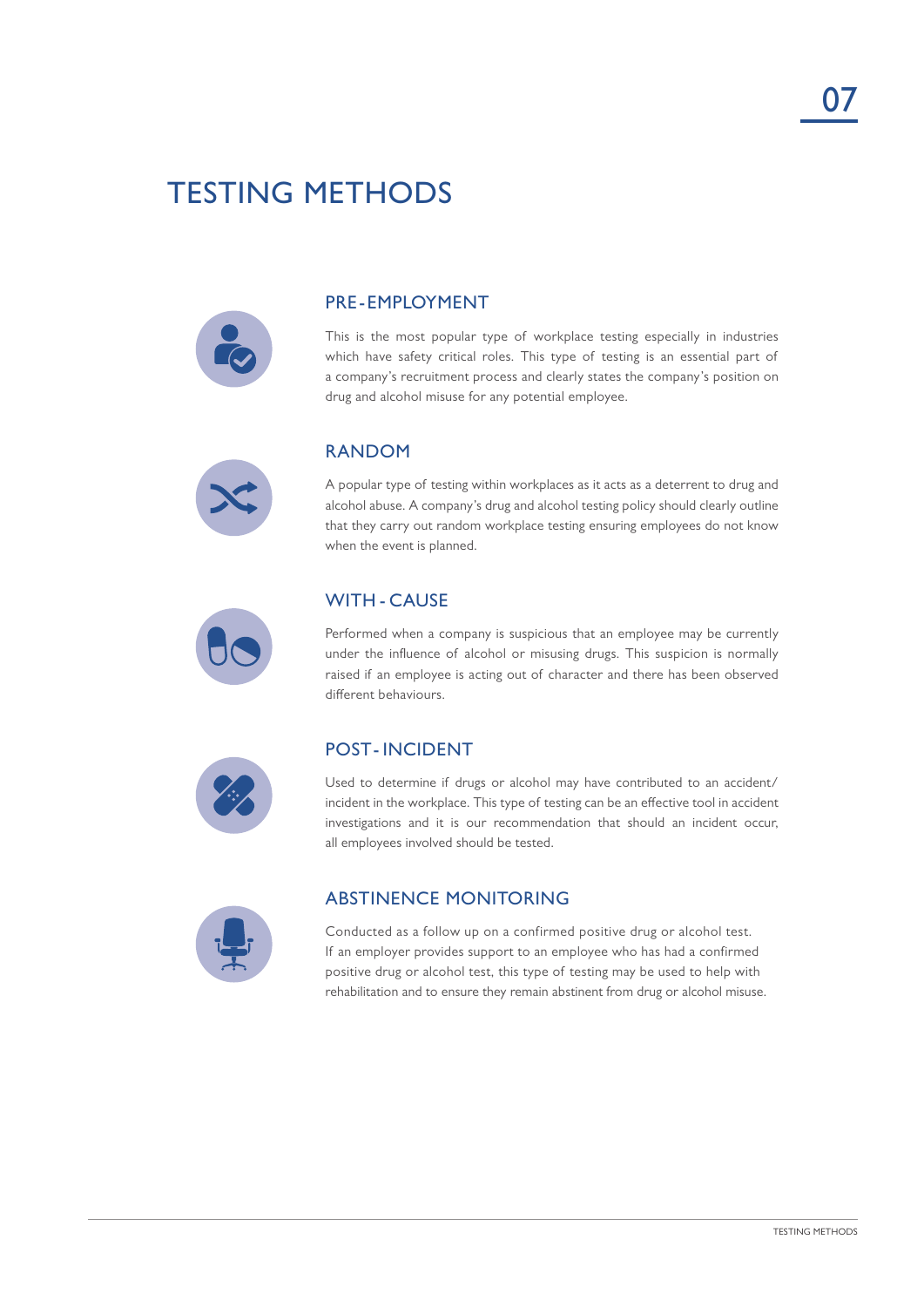### DETECTION WINDOWS

A detection window is the time frame in which a drug can be detected within a biological sample. A cut-off level is applied which allows results to be classified as either positive or negative. The detection window is the period of time in which the level of drug can be identified as being above or below this cut-off.

#### URINE



Urine is the most common sample type for drug testing and offers a longer detection window than oral fluid for drugs.

#### Detection Window:

Drugs: 12 hours -12 days *(drug dependent)* Alcohol: Maximum of 24 hours *(dependent on quantity ingested)*



#### ORAL FLUID

Oral fluid testing analyses a saliva sample for parent drugs and their metabolites, providing analysis of short-term drug abuse.

#### Detection Window:

Drugs: Up to 24 - 48 hours after consumption *(drug dependent)*



### **HAIR**

A hair drugs test offers a longer window of detection than alternative testing and can provide a detailed view or overall picture of drug or alcohol use.

Detection Window: *(based entirely on hair length)*

Head hair: 1cm is equal to a detection window of approximately 1 month Body hair: Can be used to provide an extended window of up to 1 year



#### BREATH

Breath can be tested for alcohol using hand-held devices which provide immediate results. These devices can gauge blood alcohol content (BAC) by measuring deep lung air.

#### Detection Window:

Alcohol: Maximum of 24 hours *(dependent on quantity ingested)*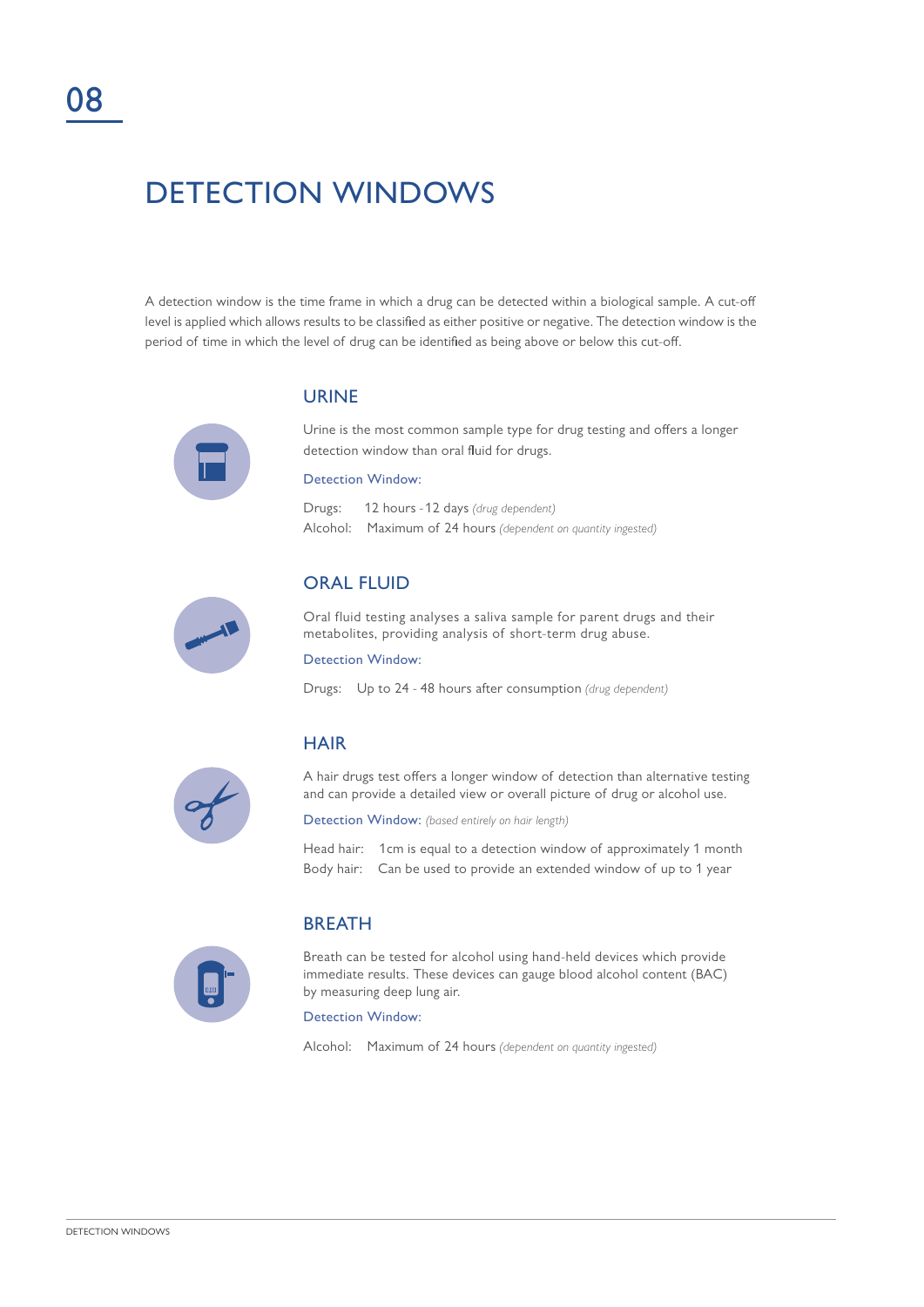## DRUG DETECTION LIST

|                             | <b>URINE</b> | <b>ORAL FLUID</b> | <b>HAIR</b> | <b>BREATH</b> |
|-----------------------------|--------------|-------------------|-------------|---------------|
| Alcohol/Markers             | $\bullet$    |                   | $\bullet$   |               |
| Amphetamines                |              |                   |             |               |
| <b>Barbiturates</b>         |              |                   |             |               |
| Benzodiazepine              |              |                   | $\bullet$   |               |
| Buprenorphine               |              |                   |             |               |
| Cannabis                    |              |                   |             |               |
| Cocaine                     |              |                   | $\bullet$   |               |
| Ecstasy                     |              |                   |             |               |
| Fentanyl                    |              |                   |             |               |
| K <sub>2</sub> Spice        |              |                   |             |               |
| Ketamine                    |              |                   | ●           |               |
| <b>MDMA</b>                 |              |                   |             |               |
| Methadone                   |              |                   |             |               |
| Methadone metabolite (EDDP) |              |                   |             |               |
| Methamphetamine             |              |                   |             |               |
| Opiates                     |              |                   | 0           |               |
| Oxycodone                   |              |                   |             |               |
| Phencyclidine (PCP)         |              |                   |             |               |
| Propoxyphene (PPX)          |              |                   |             |               |
| Tramadol                    |              |                   | $\bullet$   |               |
| Tricyclic Antidepressants   |              |                   |             |               |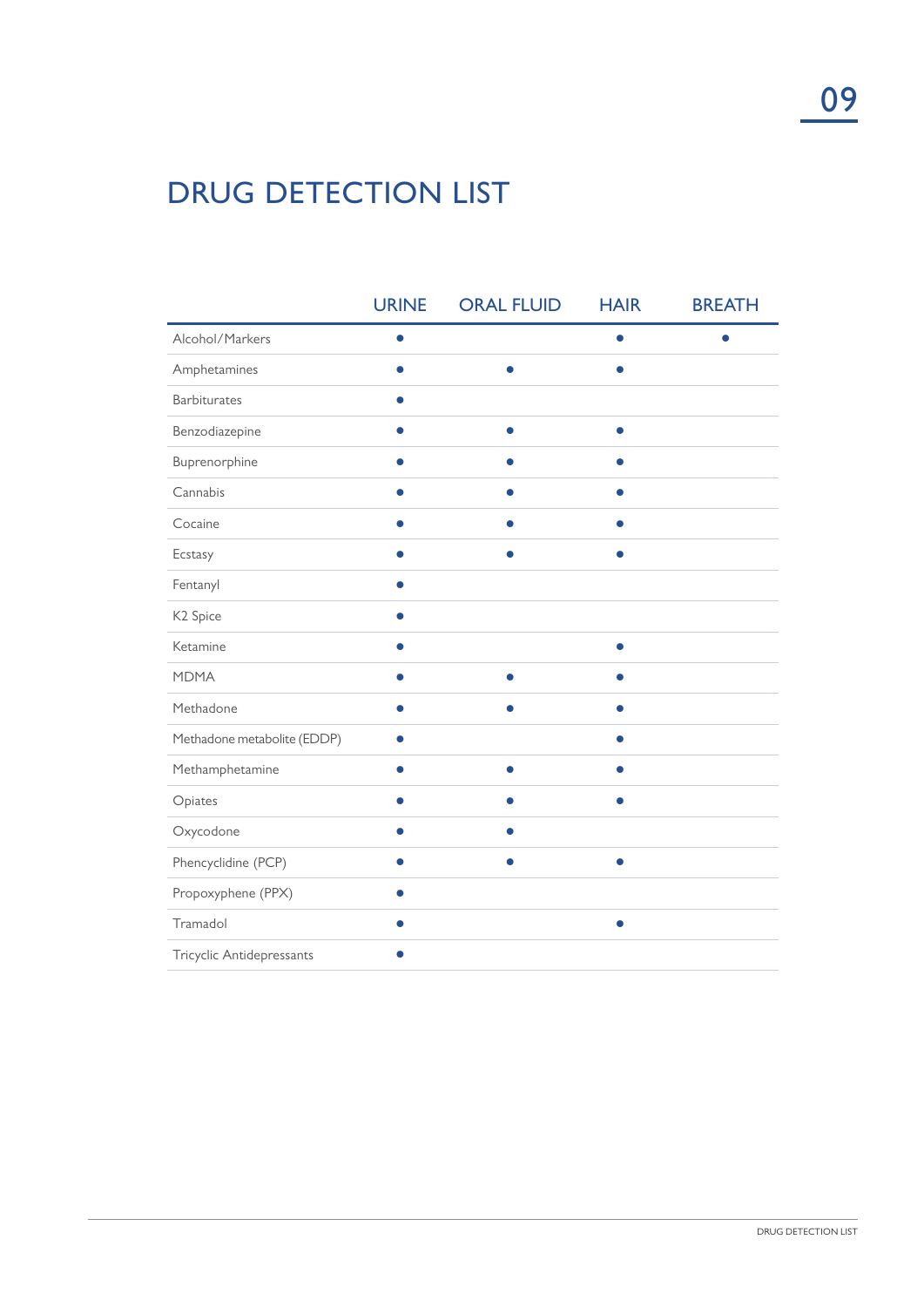### POLICY REVIEW, TRAINING & EDUCATION

### SUBSTANCE MISUSE POLICY REVIEW

To ensure our customers are in a position to implement a comprehensive workplace substance misuse testing policy we conduct a full review of any relevant policies that are already in place. We offer this service free of charge to customers. This is the first step in our process and checks that all wording and descriptions are relevant and accurate.

Once the policy has been reviewed and if necessary amended, recommendations can be made as to how the changes can be implemented. In some cases a presentation from a Randox Testing Services representative may be necessary to explain the changes and what they mean to all staff.

### TRAINING

Our training courses ensure employer confidence to carry out workplace drug and alcohol testing and management competence in enforcing the processes. All training courses are fully documented, regularly reviewed and include an assessment of the effectiveness of training. In addition, all attendees are provided with a certificate at the end of each completed training course.

#### EDUCATION

Educational seminars offer a chance for the topic of drugs and alcohol to be discussed. This opens up a learning experience for employers and their employees and can be beneficial for not only the workplace but each individual taking part.

### OUR TRAINING AND EDUCATION COURSES INCLUDE:

• DRUG AND ALCOHOL MANAGEMENT AWARENESS TRAINING

Aims to provide managers and supervisors with an understanding of drugs and alcohol and a practical knowledge of substance abuse in the workplace.

**CHAIN OF CUSTODY TRAINING** 

Empowers employers to conduct their own sample collections on-site with the same accuracy and precision as a Randox Testing Services collector, ensuring the integrity, confidentiality and traceability of samples is maintained.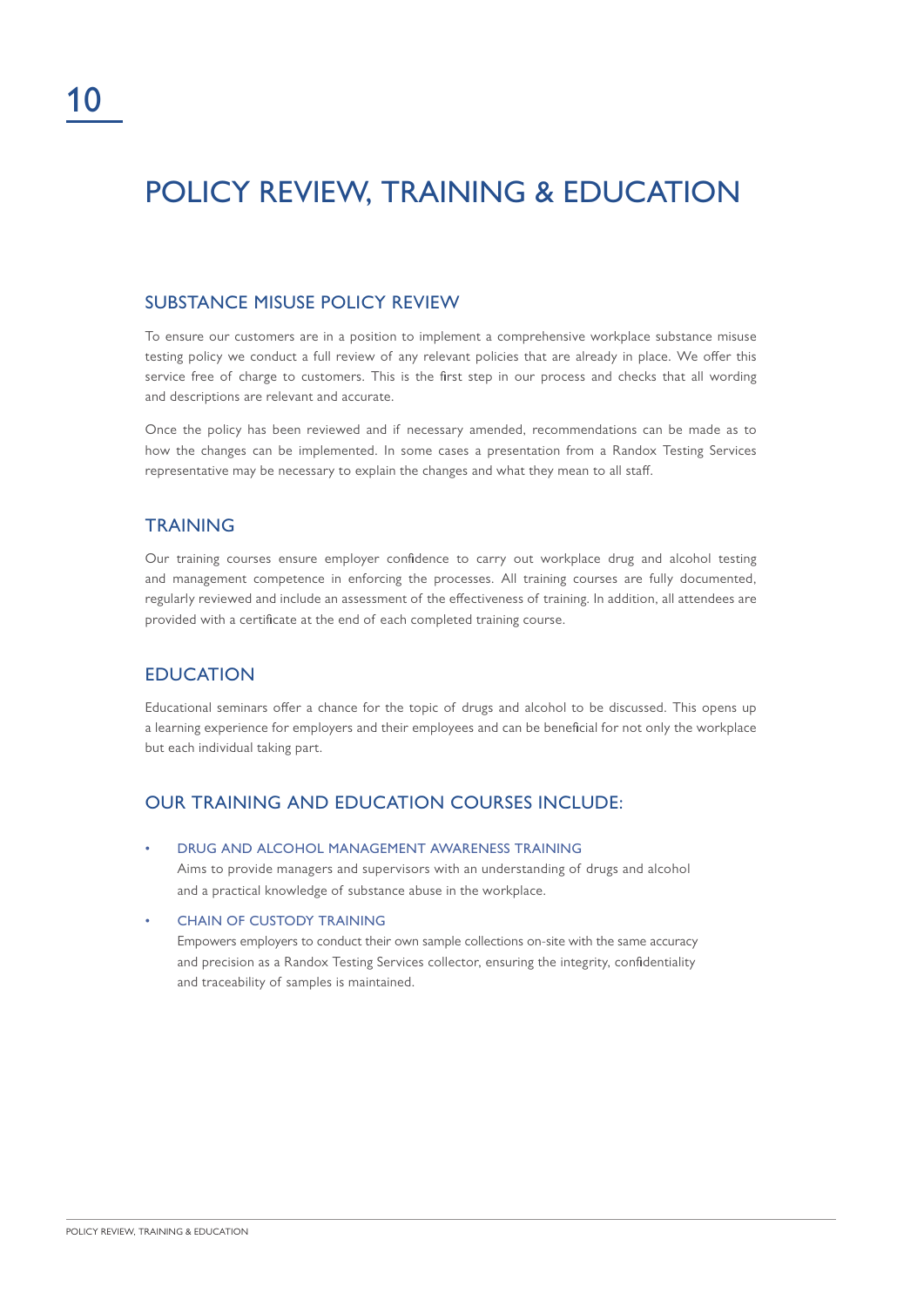### ACCOUNT MANAGEMENT

### $\overline{\mathbf{A}}$

#### ASSIGNING A DEDICATED ACCOUNT MANAGER IS JUST ONE OF THE WAYS IN WHICH WE GO THE EXTRA MILE

At Randox Testing Services each of our customers is assigned a dedicated Account Manager who manages the entire process of implementing drug and alcohol testing. They are at hand to make informed recommendations and to ensure the smooth introduction of any policy changes.

Assigning a dedicated Account Manager is just one of the ways in which we go the extra mile to offer added value to our customers. In addition to this we also provide regular, in-depth management information reports which include result analysis. This enables our customers to identify trends within their workplace.

Should customers need immediate access to results, or need to review results retrospectively, we also have a secure online portal which can be accessed at any time (by allocated users) so they can view their organisation's test results.

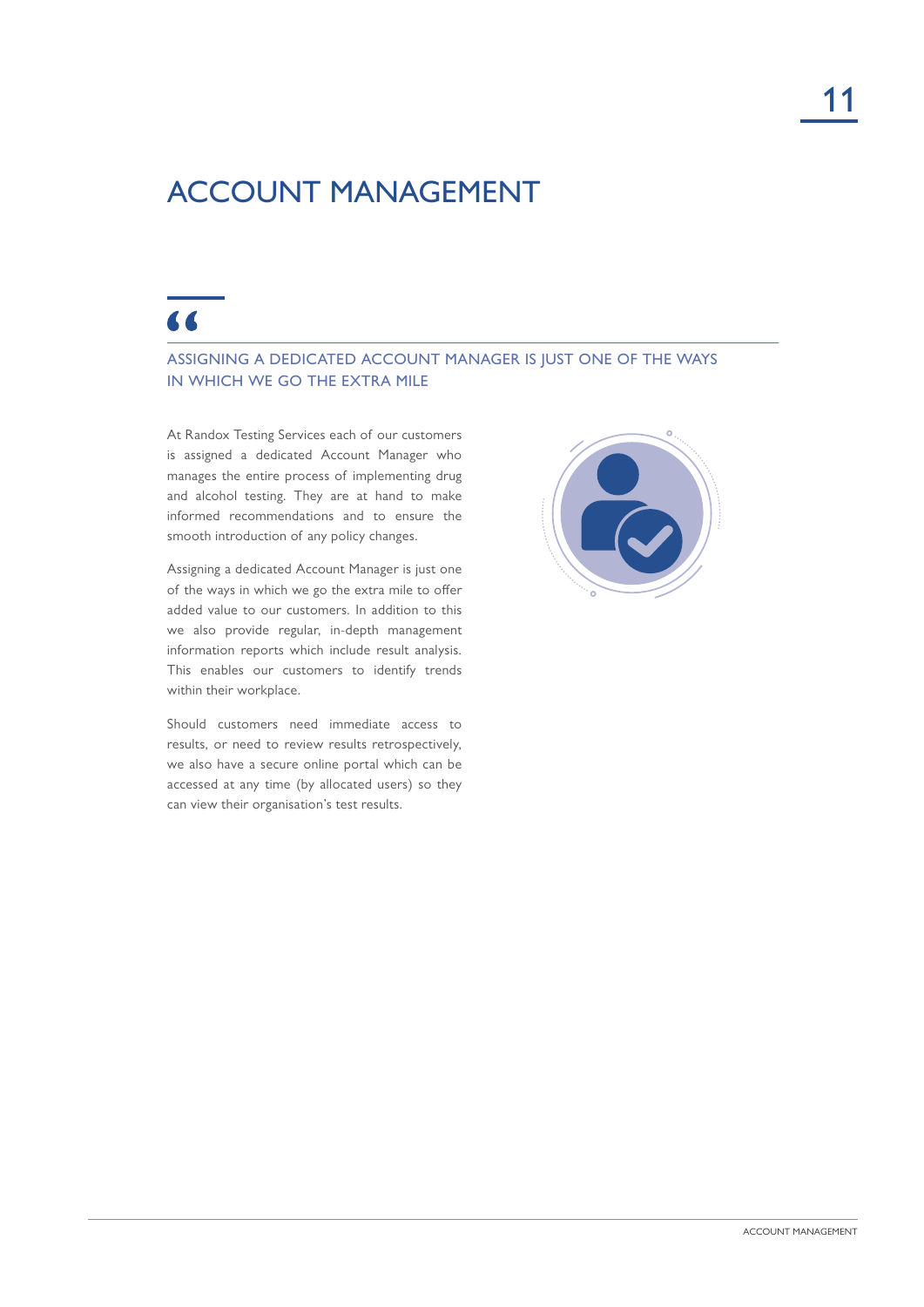### POINT OF CARE TESTING KITS

Our range of point of care products enable users to conduct on-site drug and alcohol testing for instant results. Our products are specifically designed to screen for the presence of drugs or alcohol and include a selection of user friendly devices and instant kits.

#### URINE

Our instant urine drug testing kits consist of integrated test panels, from 8 to 14 drug classes, complete with collection cup. They can screen urine samples for a variety of drugs of abuse and provide instant results at the point of sample collection.

#### Features of Instant Urine Test Kits

- Screens for 8 to 14 drugs of abuse
- K2 Spice detection available on 14 panel test
- Tamper-proof strip insert
- Robust cup with a wide aperture and secure lid
- Individual chambers eliminate drug interpretation confusion
- Available with adulterant test strips
- Results in as little as 5 minutes

#### ORAL FLUID

Our instant urine drug testing kits can be used to screen for a variety of drugs of abuse, our oral fluid kits enable you to collect and analyse samples on-site for instant results at the point of collection.

#### Features of Instant Oral Fluid Test Kits

- Can screen for up to 10 drugs of abuse from a single sample
- One drug per strip for superior accuracy and sensitivity
- Swab locks into the device for a tamper evident and airtight seal
- Sponge saturation indicator strip in the collection swab; changes colour once the sponge contains sufficient saliva

#### BREATH

We provide Home Office approved breathalysers for detecting the presence of alcohol in breath samples. Our breathalysers are designed to meet the requirements of evidential breath testing to ensure accurate results. They also come equipped with user friendly features such as wireless printing of results to ensure a reliable instrument for all your testing needs.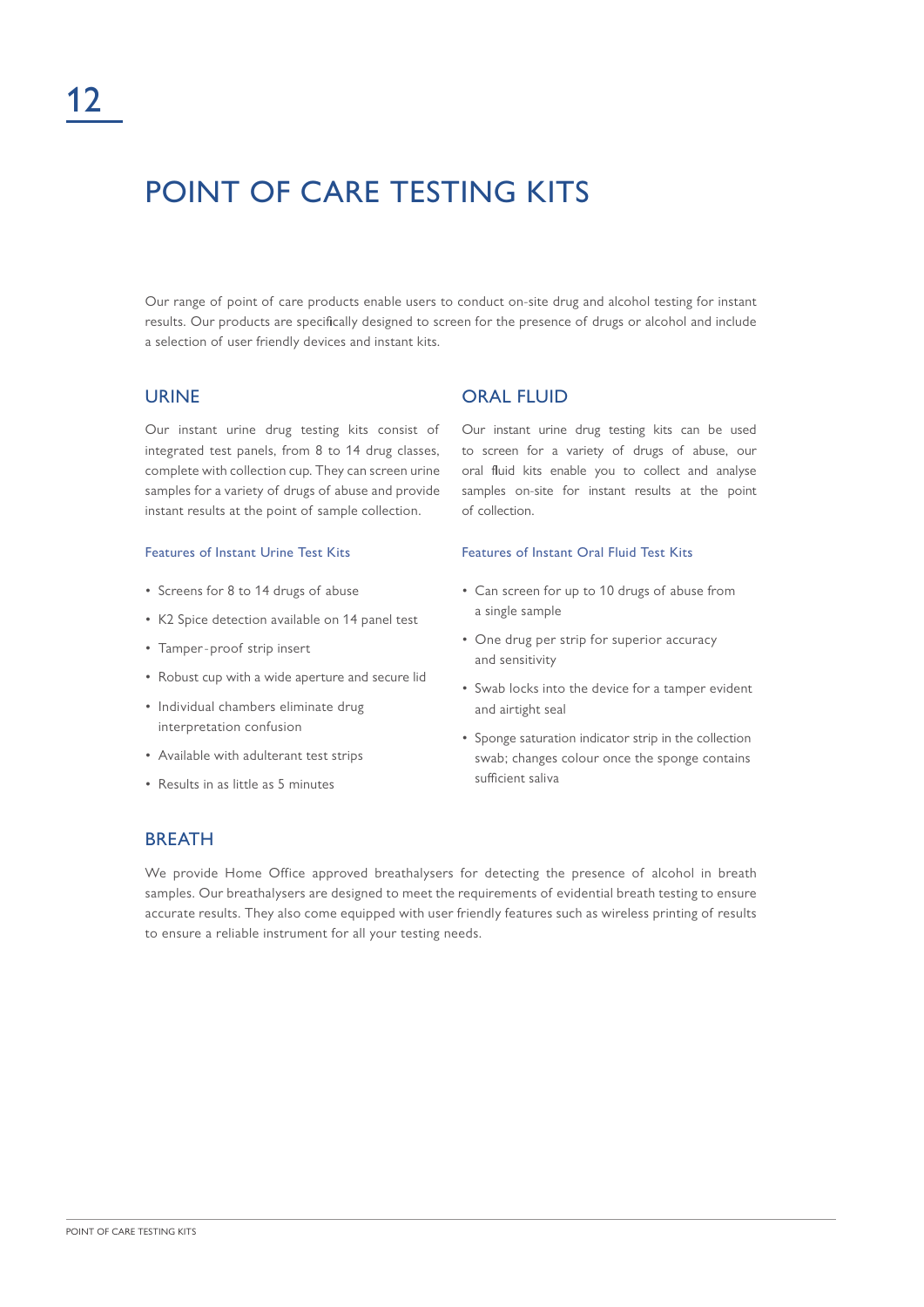### SAMPLE COLLECTION & CHAIN OF CUSTODY

### $\overline{\mathbf{A}}$

CHAIN OF CUSTODY REFERS TO THE SYSTEM OF CONTROLS GOVERNING THE COLLECTION, PROCESSING & STORAGE OF SAMPLES

With a global network of trained collection specialists, we can guarantee through strict chain of custody procedures, the integrity of all collected samples. Chain of custody refers to the system of controls governing the collection, processing and storage of samples and involves the following:



These procedures ensure that the results reported by the laboratory originated from a particular donor and that the reported results relate, beyond doubt, to the donor's sample.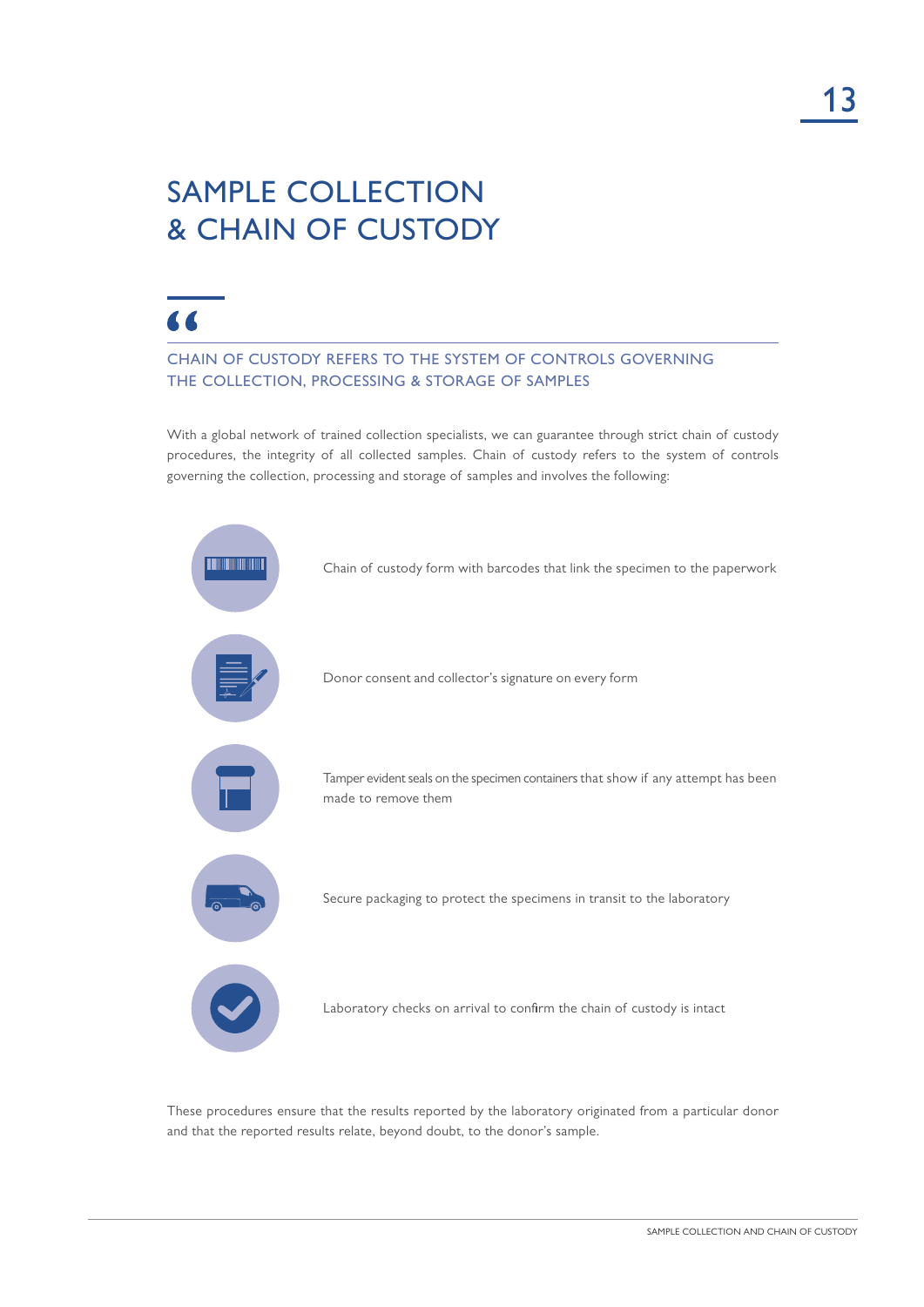### REPORTING SERVICES

### EXPERT WITNESS SERVICES

An Expert Witness Report is an interpretation of the results of a drug or alcohol test. It provides a detailed explanation of whether or not substances tested for were detected as well as information regarding chain of custody compliance and testing procedures.

As trusted industry experts, our staff are trained to act as Expert Witnesses in legal cases involving drug and alcohol testing. Our experienced team of Reporting Scientists have undergone extensive Expert Witness training to provide professional witness statements or fully written reports for use as evidence in a court of law or industrial tribunals.

Where required, a Senior Toxicologist from Randox Testing Services can attend legal proceedings in person to provide Expert Witness testimony.



### $\overline{\phantom{a}}$

AN INDEPENDENT & CONFIDENTIAL REVIEW TO DETERMINE THE CAUSE OF A POSITIVE RESULT



#### MEDICAL REVIEW SERVICES

Our Medical Review Service offers expert and independent and examination of positive results under medical confidentiality.

A positive result from a drug and alcohol analysis is a cause for concern. However, there are some cases when there is a legitimate medical reason for the result. Our Medical Review Service allows for an independent and confidential review to determine the cause of a positive result. For example: if an employee is taking prescription medication.

The Medical Review Officer (MRO) assesses a positive result in the light of the donor's medical background to determine if there is a legitimate medical reason for the result. The MRO helps protect both the rights of the employee being tested and the employer requiring the testing.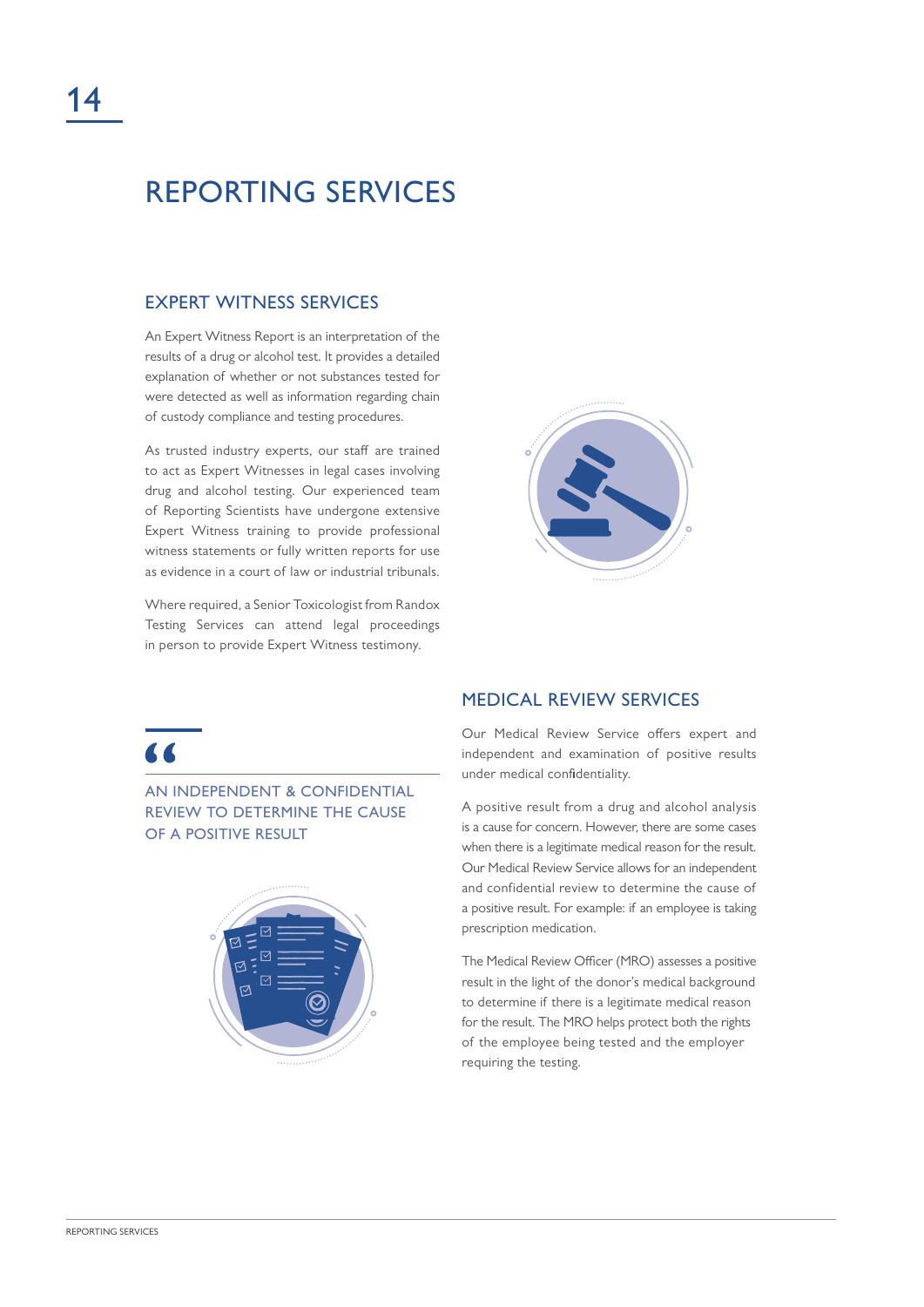### TESTIMONIALS

### SUGARMAN HEALTH AND WELLBEING

We have been working in partnership with Randox Testing Services for a number of years and they have always offered us an excellent service, fully supporting us with our occupational health service provision to our client base on a nationwide basis.

Often responding at extremely short notice to not only meet, but surpass our client expectations, with an always friendly and highly efficient service. We can wholeheartedly recommend Randox Testing services as a trusted partner for your business.

### MABEY HIRE

Randox Testing Services have provided Mabey Hire with an exceptional service for workplace drug and alcohol testing for many years. You can speak to any member of the team from customer services, collection staff and your Account Manager who are always willing to help and are highly experienced. It's great to know that you have the support you need when it's needed.

We have found them to be reliable and deliver a prompt turnaround of clear and accurate reports, providing a service tailored to us and our drug and alcohol policy.

#### HENDERSON GROUP

We switched provider for our drug and alcohol policy almost two years ago, moving to Randox Testing Services. The switchover was relatively seamless and the impact on our business has been positive. Our tests are now all completed within target and we have realised a saving to boot. We are glad we made the switch.

 $\blacktriangle$ 

NOT ONLY MEET, BUT SURPASS OUR CLIENT EXPECTATIONS

 $\blacksquare$ 

 $\overline{\mathbf{A}}$ 

ALWAYS WILLING TO HELP & ARE HIGHLY EXPERIENCED

OUR TESTS ARE NOW ALL COMPLETED WITHIN TARGET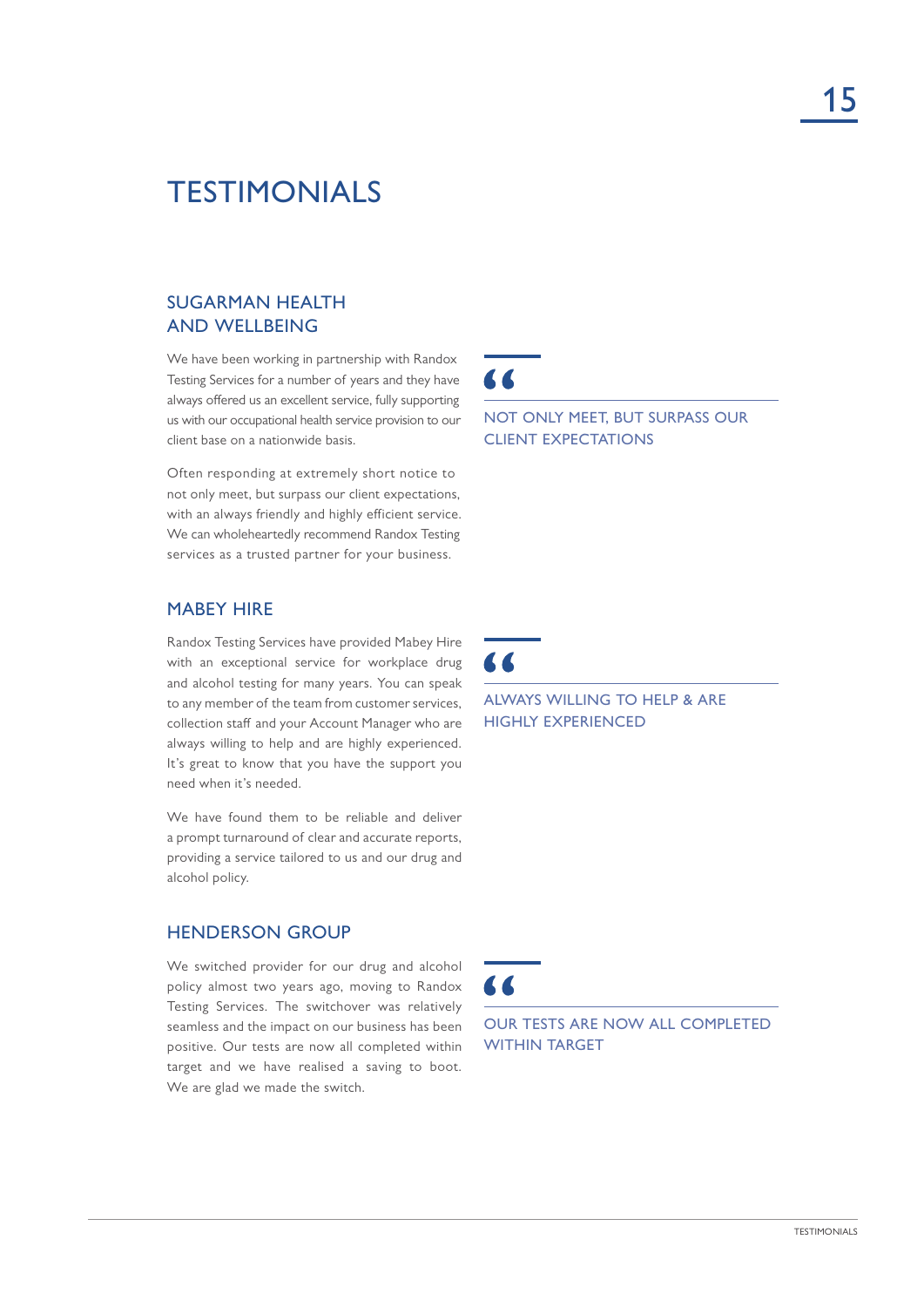### TESTIMONIALS

### **YORWASTE**

Yorwaste first engaged with Randox Testing Services (RTS) to develop a post-incident, with-cause testing policy. RTS were instrumental in helping us develop a policy and introduce the process into the business. In addition, they offered management training to help develop the business' understanding of what to look for and do in relation to drug and alcohol in the workplace.

We as a business would strongly recommend Randox Testing Services in helping develop and deliver a robust approach to drugs and alcohol in the workplace.

### GRAHAM CONSTRUCTION

Graham Construction are proud to be partnered with Randox Testing Services as their main drug and alcohol service provider.

Over the years they have given a consistent, prompt, efficient and professional service that delivered what was promised, when promised, to the proper agreed standards; which assists us in managing our relevant responsibilities with ease and confidence.

We would have no hesitation in recommending them to others.

 $\overline{\mathbf{A}}$ 

INSTRUMENTAL IN HELPING DEVELOP A POLICY AND INTRODUCE THE PROCESS TO THE BUSINESS



WE WOULD HAVE NO HESITATION IN RECOMMENDING THEM TO OTHERS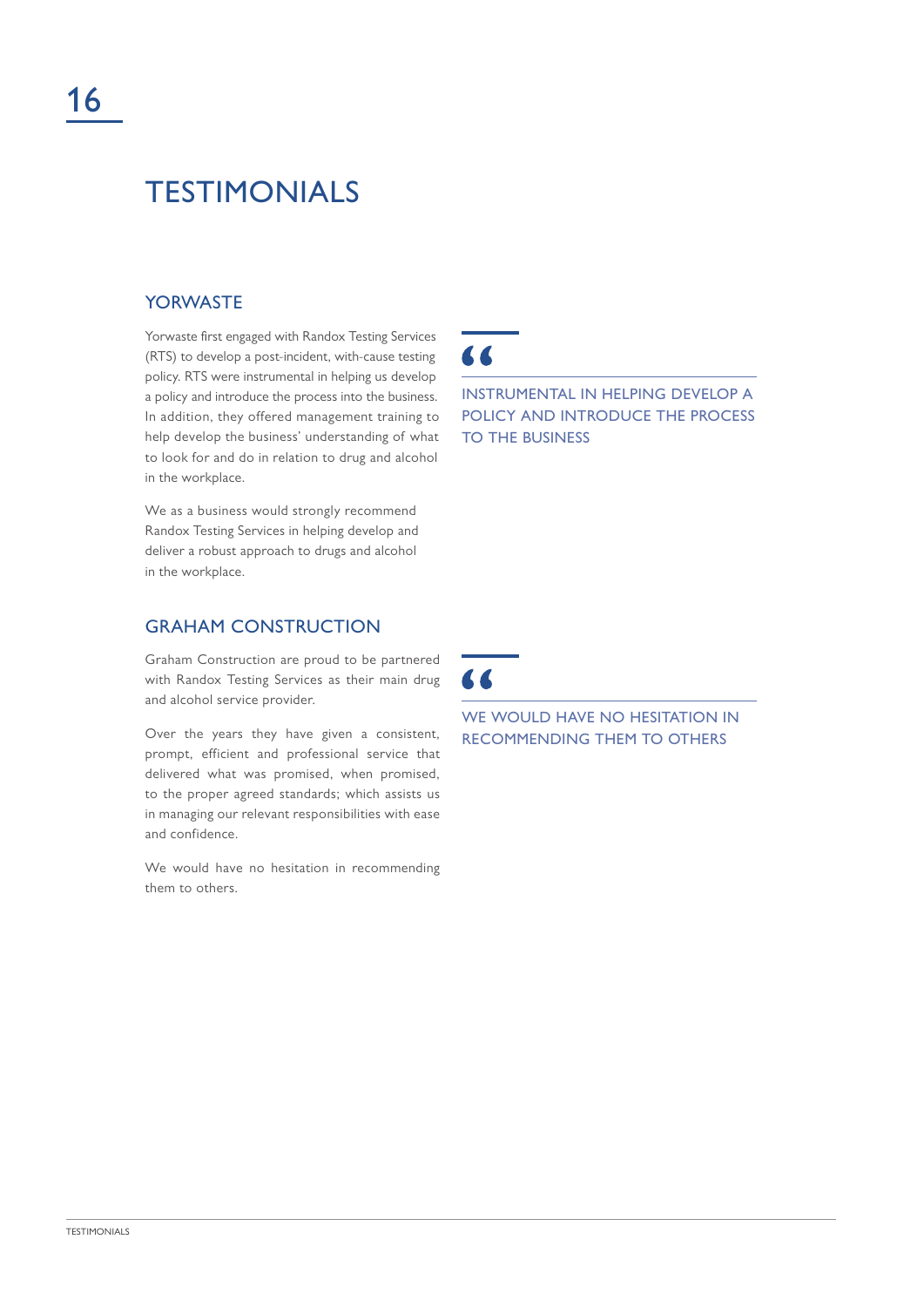### WHY CHOOSE US



ACCURATE AND RELIABLE TESTING METHODS



EXPERIENCE ACROSS A WIDE RANGE OF INDUSTRIES



GLOBAL NETWORK OF TRAINED COLLECTION SPECIALISTS



FREE SUBSTANCE MISUSE POLICY REVIEW SERVICE



CUSTOMISED TRAINING AND EDUCATION SEMINARS



DEDICATED ACCOUNT MANAGEMENT